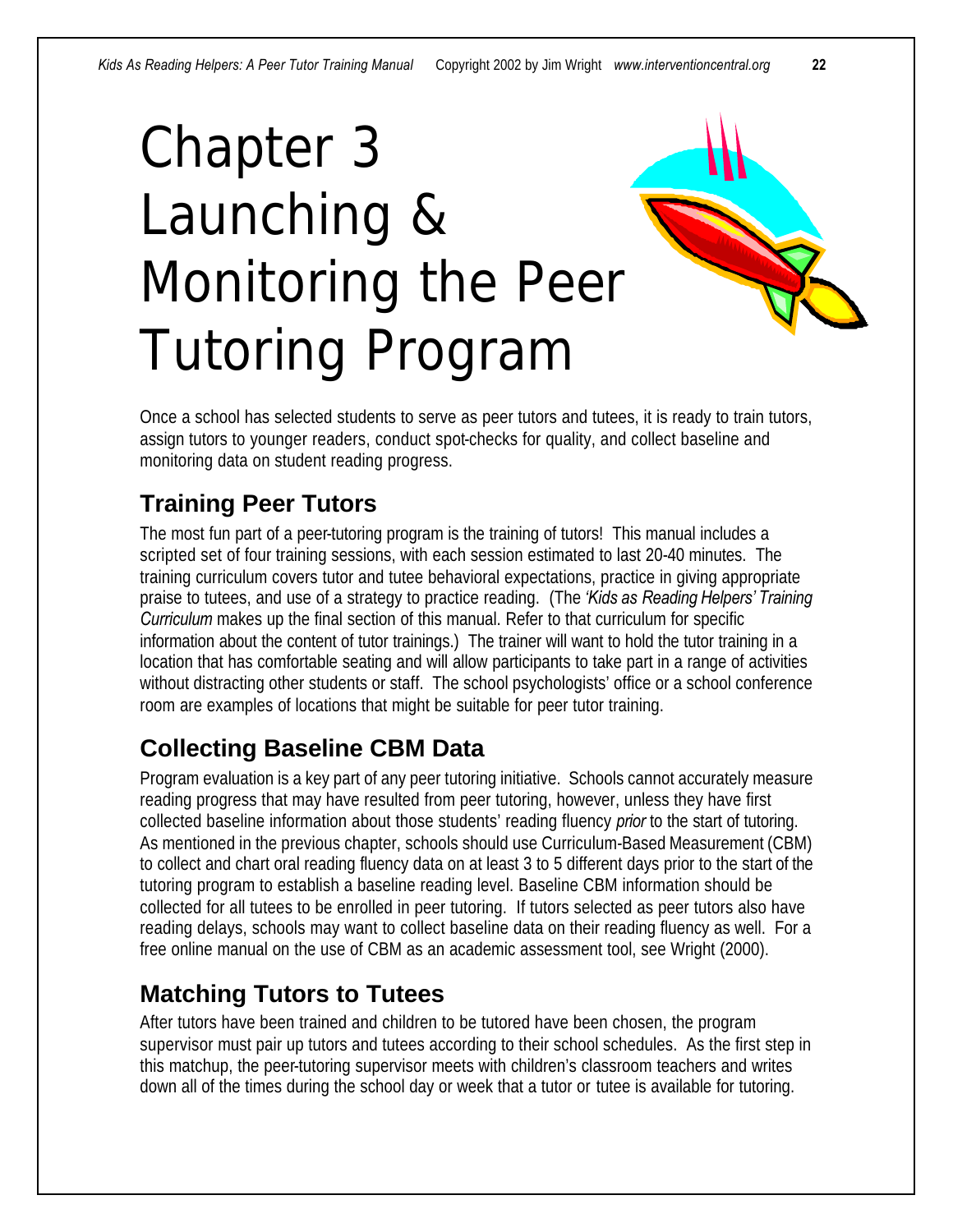(To help with this scheduling task, use the *Tutor/Tutee Availability Schedule* that appears later in this chapter.) Once both tutor and tutee schedules have been recorded, place tutor and tutee schedules beside each other and scan for times when tutors can be matched to tutees. Record these 'matchups' in the appropriate *'Matched with…'* space on the *Tutor/Tutee Availability Schedule*. Figure 1 provides an example of the form in use.

|  | <b>Figure 1: Tutor/Tutee Availability Schedule</b> |
|--|----------------------------------------------------|
|--|----------------------------------------------------|

| Tutor $/$ $\sqrt{\phantom{a}}$ Tutee Availability Schedule                                   |  |                             |  |
|----------------------------------------------------------------------------------------------|--|-----------------------------|--|
| Student: John Smith                                                                          |  | Date/Time: Th 9-9:45        |  |
|                                                                                              |  | Date/Time: M 1:30-2:10___   |  |
|                                                                                              |  | Date/Time: W 11:20-12:10___ |  |
| Matched with Chris Jonell                                                                    |  |                             |  |
| Figure 2: Tutor/Tutee Matchup Form<br>Tutor-Tutee Matchup Form                               |  |                             |  |
| Tutor Name: ____Chris Jonell________Classroom:____RM48____ Teacher: _______Mrs. Tastrico____ |  |                             |  |
| Tutog Nama: John Rmith - Closemann: DM220 - Tagahar: - Nr Jannia                             |  |                             |  |

| lutee Name: \_ \_John Smith Classroom: **RMCCA** 

|  |                                                                                                      | Date/Time: __________________ |
|--|------------------------------------------------------------------------------------------------------|-------------------------------|
|  | Notes: Every fourth Monday, tutor picks up tutee at 1:20 pm (because class leaves m early for Music) |                               |

After all matchups have been made, use the *'Tutor/Tutee Matchup Form'* (which appears later in the chapter) to write down the essential information about the pairings of tutors with tutees. Figure 2 provides an example of the form, to include information about each student's classroom, tutoring time, location, and additional notes.

#### **Introducing Tutors to Tutees & Teachers**

As peer tutors are ready to begin tutoring, the program supervisor should arrange for each tutor to meet with the classroom teachers from whose classrooms he or she will be picking up a tutee. This initial introduction can help the tutor to overcome any shyness or uncertainty about entering an unfamiliar classroom.

It is also a good idea for the program supervisor to arrange for each tutor to be introduced to his or her tutee prior to the first tutoring session. During this brief visit, the tutee can have expectations for the tutoring program explained to him or her. An introductory meeting between tutor and tutee can also help to 'break the ice', allowing the students to be more comfortable with one another when the actual tutoring sessions begin.

#### **Monitoring Integrity of Peer Tutoring Sessions**

No matter how well structured and planned a school's peer tutoring program may be, its success ultimately depends wholly upon the quality of the individual tutoring sessions. The program supervisor should plan to drop in occasionally (unannounced, if possible) to observe peer-tutoring sessions and to rate their quality. Use the *Peer Tutoring Observation Form* that appears later in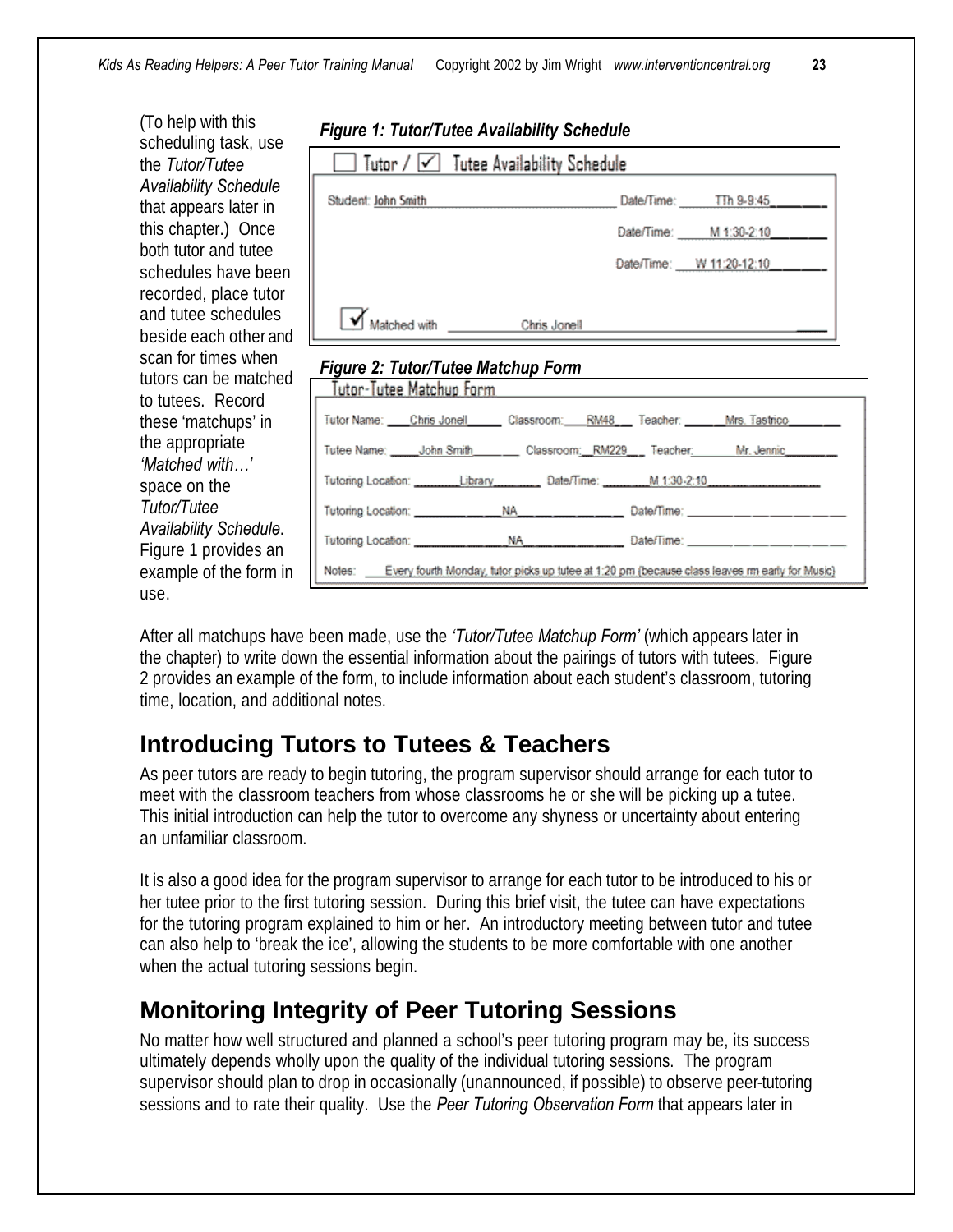this chapter to rate the integrity of the peer tutoring sessions. Use the form's *Interpretation Guidelines* to make sense of the observation results and to decide on any necessary corrective steps that should be taken. Plan on observing at least 1 out of every 5 peer tutoring sessions (and randomly select observation times) to ensure that your school collects sufficient tutoring-quality data to judge whether the program is being properly implemented.

#### **Collecting & Graphing Ongoing CBM Data**

Peer tutoring is an effective vehicle for building reading fluency—but its success is not guaranteed for every child being tutored. Schools should monitor students enrolled in peer tutoring using Curriculum-Based Measurement (CBM). It is suggested that schools monitor students (tutees and perhaps tutors as well) once per week if possible and to chart those results on a time series graph to show rate of progress in reading fluency. For a free online manual on the use of CBM as an academic assessment tool, see Wright (2000).

#### **References**

Wright, J. (1992). *Curriculum-based measurement: A manual for teachers*. Available online at: http://www.jimwrightonline.com/pdfdocs/cbmManual.pdf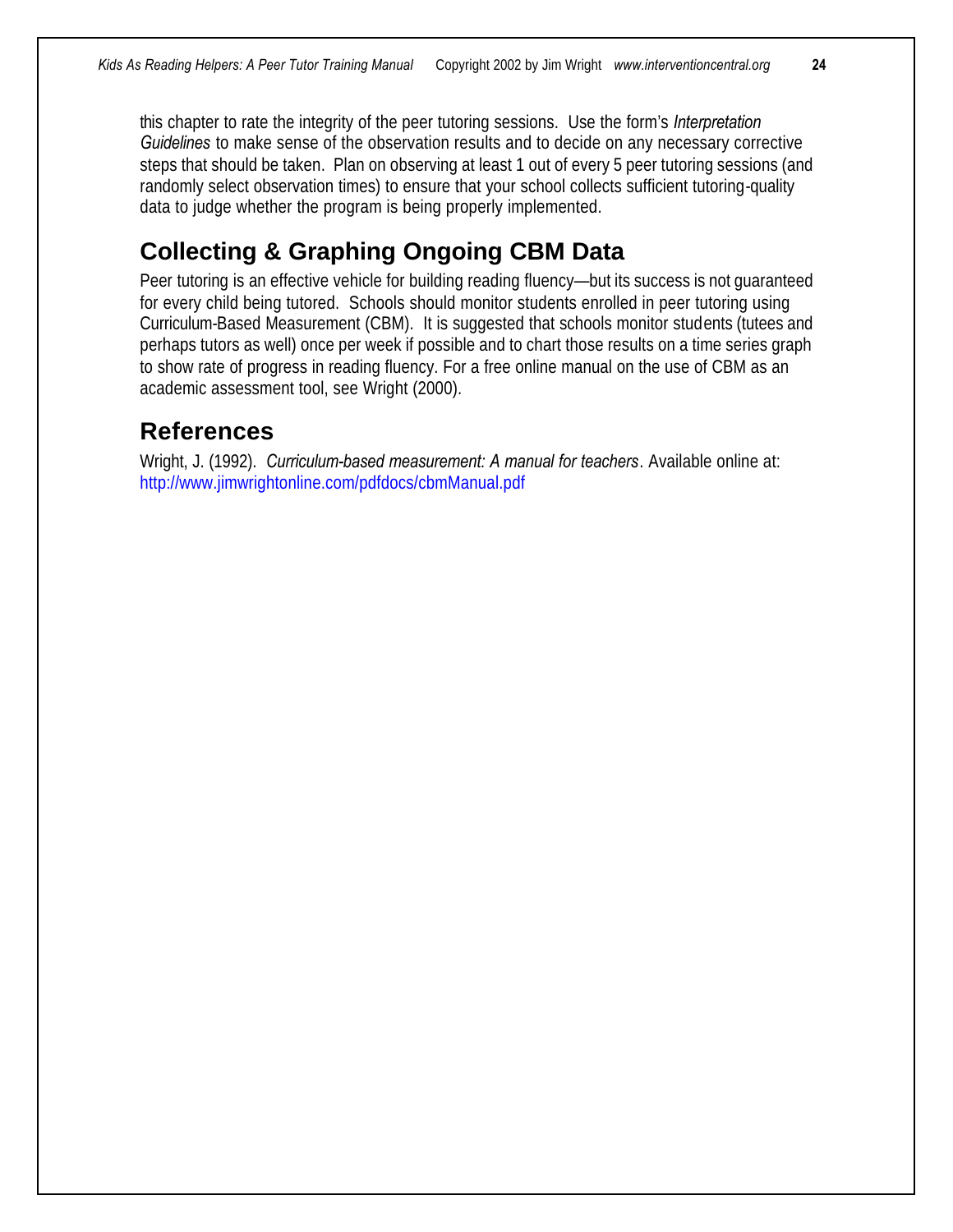## **Forms & Resources: Chapter 3/Launching Tutoring**  *Tutor / Tutee Availability Schedule*

| Matched with |  |
|--------------|--|
|              |  |
|              |  |
|              |  |
|              |  |
|              |  |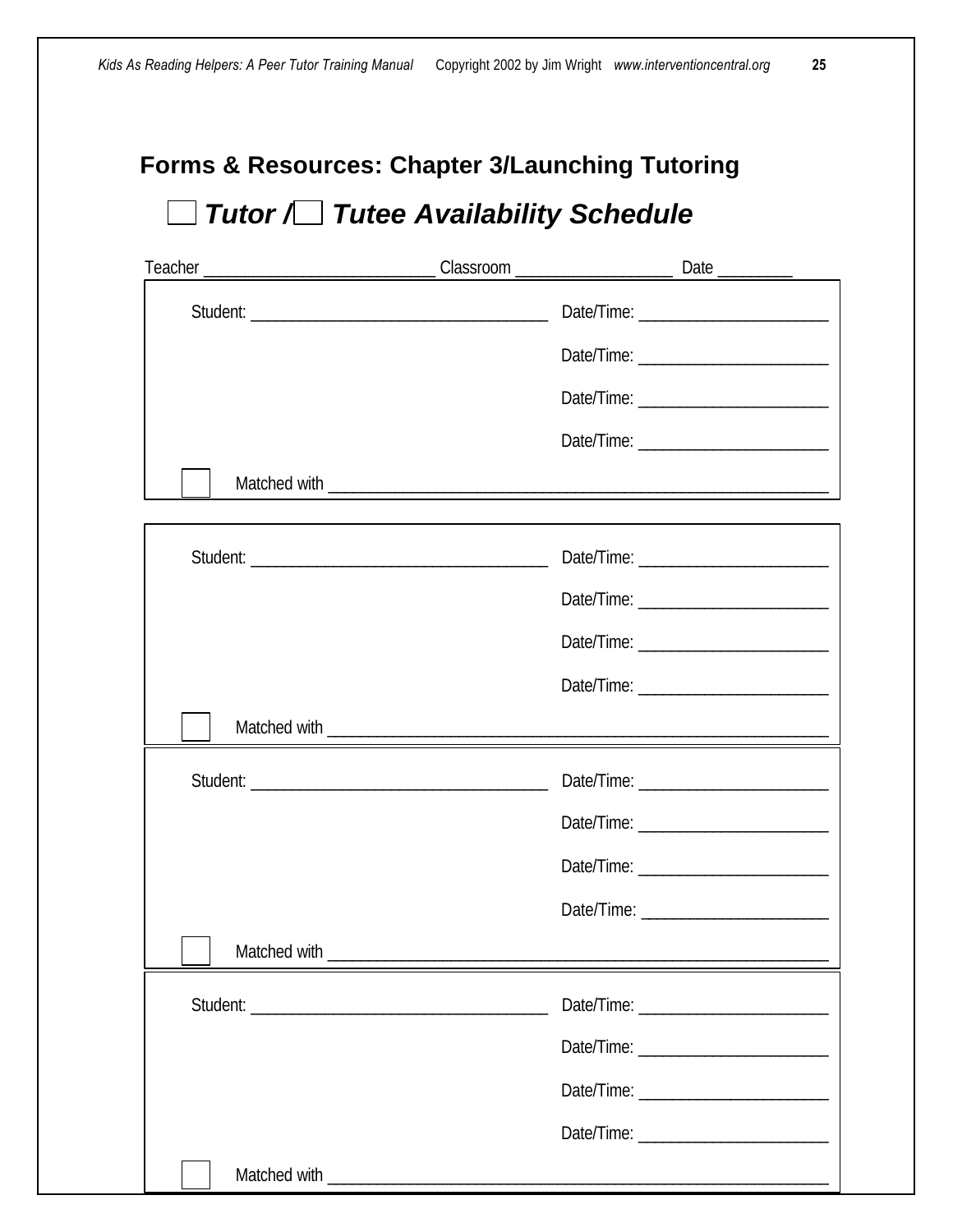### *Tutor-Tutee Matchup Form*

Г

**Directions:** Use this form to record the essential information about peer tutor/tutee matchups. NOTE: To accommodate peer tutors who may work with a child at various locations and times on different days of the week, the form contains spaces to note multiple tutoring places, dates, and times.

|  | <u> 1980 - Andrea Andrew Maria (h. 1980).</u> |
|--|-----------------------------------------------|
|  |                                               |
|  |                                               |
|  |                                               |
|  |                                               |
|  |                                               |
|  |                                               |
|  |                                               |
|  |                                               |
|  |                                               |
|  |                                               |
|  |                                               |
|  |                                               |
|  |                                               |
|  |                                               |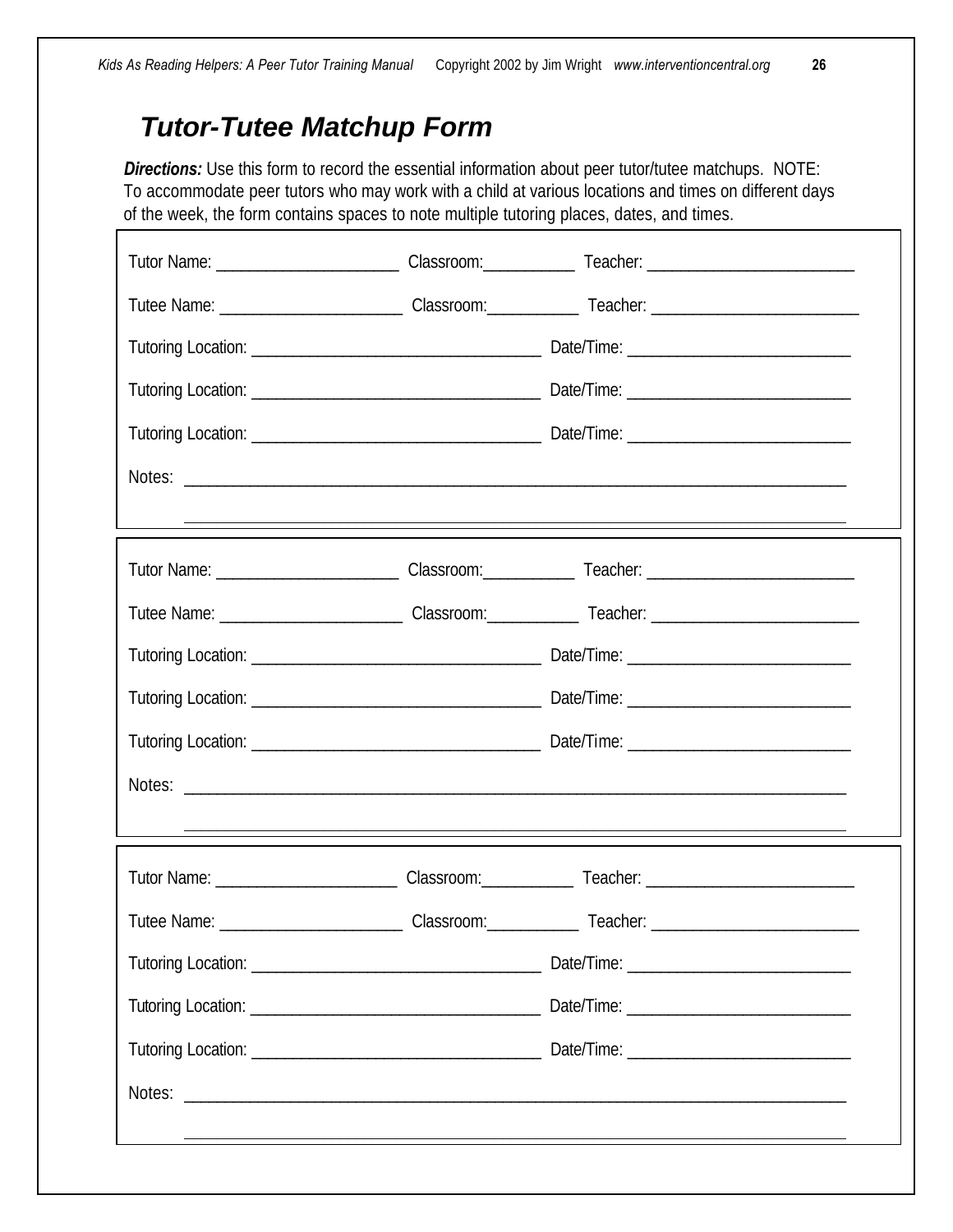| 1. | <b>Use of praise.</b> The tutor praised the student _______ times during the observation.                                                                                                                                                                                                               |                                                                                                                                                                                                                                                                                                                    |  |
|----|---------------------------------------------------------------------------------------------------------------------------------------------------------------------------------------------------------------------------------------------------------------------------------------------------------|--------------------------------------------------------------------------------------------------------------------------------------------------------------------------------------------------------------------------------------------------------------------------------------------------------------------|--|
| 2. | <b>Strategies to Build Reading Fluency:</b> Use the rating items below that match the reading-<br>fluency strategy used by your peer tutors (i.e., Paired Reading or 'Listening While Reading').                                                                                                        |                                                                                                                                                                                                                                                                                                                    |  |
|    | Paired-reading skills. When using<br>paired reading, the tutor:                                                                                                                                                                                                                                         | 'Listening While Reading' skills. When<br>using 'listening while reading', the tutor:                                                                                                                                                                                                                              |  |
|    | Y N Read in unison with the tutee for<br>at least part of the observation.<br>Y N Stopped reading aloud when<br>given signal by tutee.<br>Y N Responded to reading<br>$\bullet$<br>errors/hesitations by supplying the<br>correct word and having the student<br>repeat the word before continuing with | $Y \wedge N$ Read aloud from the book for 2<br>minutes at a time while the tutee<br>silently followed along in the text.<br>Y N Had the tutee read the same<br>$\bullet$<br>passage aloud independently while<br>the tutor silently followed along in the<br>text.<br><b>Y</b> N Responded to reading<br>$\bullet$ |  |
|    | reading.<br>Y N Waited at least 5 seconds before<br>supplying the correct word to a<br>hesitant or struggling reader.                                                                                                                                                                                   | errors/hesitations by supplying the<br>correct word and having the student<br>repeat the word before continuing with<br>reading.                                                                                                                                                                                   |  |

- that the tutee was actively *reading aloud*? Circle that percentage:
- Less than 50%……..51-60%……..61-70%……..71-80%……..81-90%……..91-100%
- **4. Tutor behaviors.** Did the *tutor* behave appropriately during the observed session? *Y N* If not, what problem behavior(s) did you observe?

\_\_\_\_\_\_\_\_\_\_\_\_\_\_\_\_\_\_\_\_\_\_\_\_\_\_\_\_\_\_\_\_\_\_\_\_\_\_\_\_\_\_\_\_\_\_\_\_\_\_\_\_\_\_\_\_\_\_\_\_\_\_\_\_\_\_\_\_\_\_\_\_\_\_\_

\_\_\_\_\_\_\_\_\_\_\_\_\_\_\_\_\_\_\_\_\_\_\_\_\_\_\_\_\_\_\_\_\_\_\_\_\_\_\_\_\_\_\_\_\_\_\_\_\_\_\_\_\_\_\_\_\_\_\_\_\_\_\_\_\_\_\_\_\_\_\_\_\_\_\_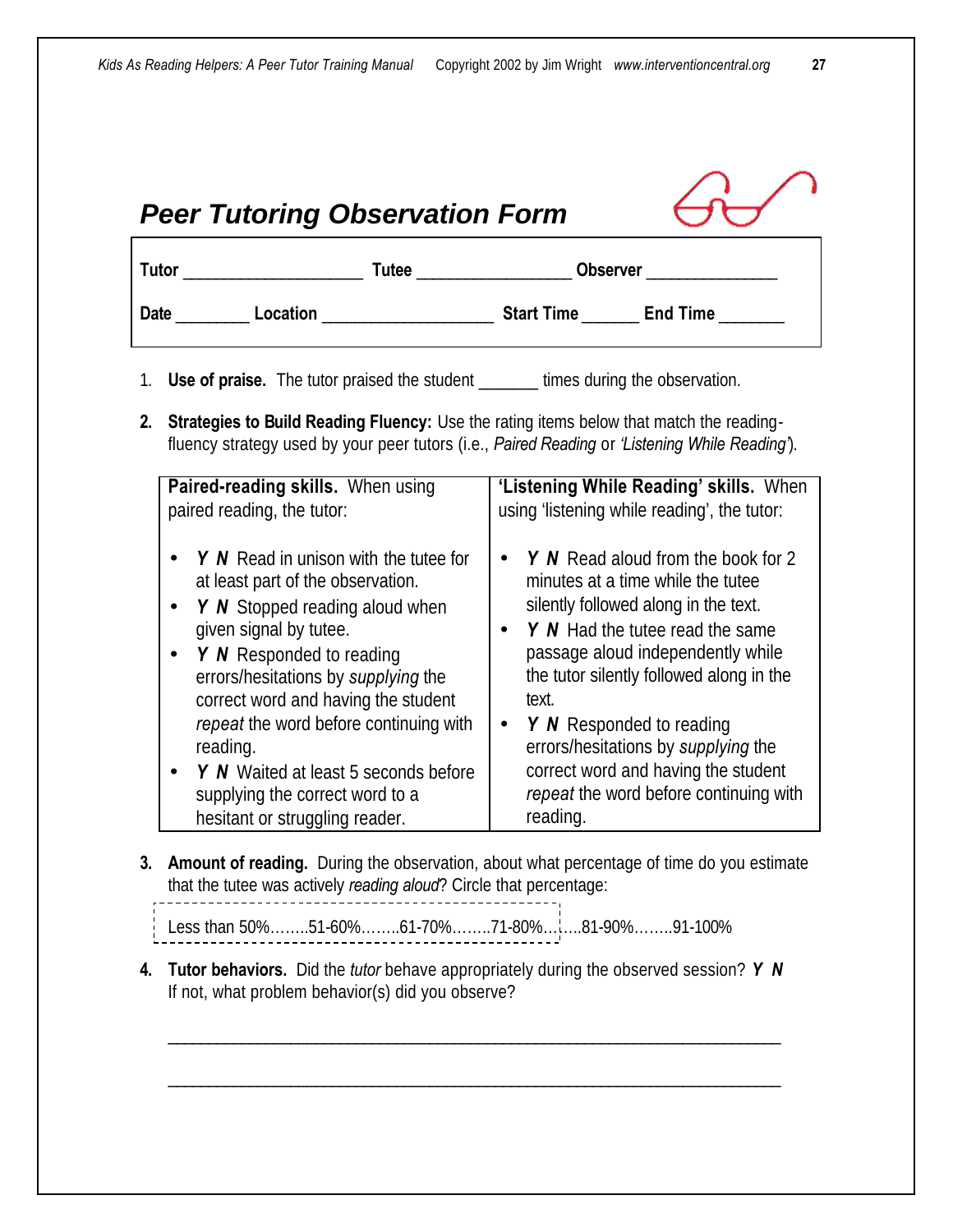- 5. **Tutee behaviors.** Did the *tutee* behave appropriately during the observed session? *Y N* If not, what problem behavior(s) did you observe?
- 6. **Additional observations.** Please note other noteworthy details about the observation (e.g., noise level of the tutoring location, degree of student motivation, unexpected interruptions).

\_\_\_\_\_\_\_\_\_\_\_\_\_\_\_\_\_\_\_\_\_\_\_\_\_\_\_\_\_\_\_\_\_\_\_\_\_\_\_\_\_\_\_\_\_\_\_\_\_\_\_\_\_\_\_\_\_\_\_\_\_\_\_\_\_\_\_\_\_\_\_\_\_\_\_

\_\_\_\_\_\_\_\_\_\_\_\_\_\_\_\_\_\_\_\_\_\_\_\_\_\_\_\_\_\_\_\_\_\_\_\_\_\_\_\_\_\_\_\_\_\_\_\_\_\_\_\_\_\_\_\_\_\_\_\_\_\_\_\_\_\_\_\_\_\_\_\_\_\_\_

\_\_\_\_\_\_\_\_\_\_\_\_\_\_\_\_\_\_\_\_\_\_\_\_\_\_\_\_\_\_\_\_\_\_\_\_\_\_\_\_\_\_\_\_\_\_\_\_\_\_\_\_\_\_\_\_\_\_\_\_\_\_\_\_\_\_\_\_\_\_\_\_\_\_\_

\_\_\_\_\_\_\_\_\_\_\_\_\_\_\_\_\_\_\_\_\_\_\_\_\_\_\_\_\_\_\_\_\_\_\_\_\_\_\_\_\_\_\_\_\_\_\_\_\_\_\_\_\_\_\_\_\_\_\_\_\_\_\_\_\_\_\_\_\_\_\_\_\_\_\_